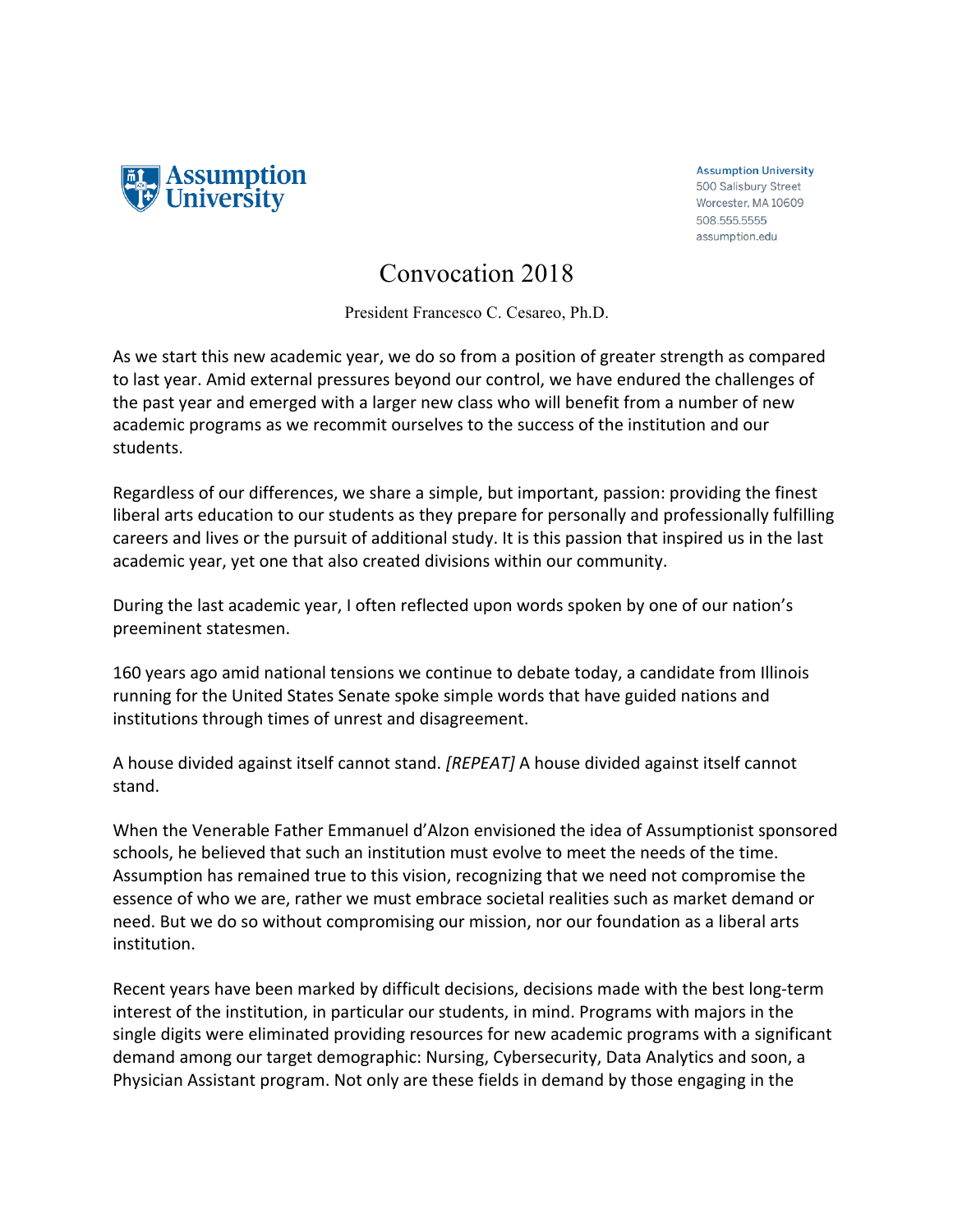college search process, but the Bureau of Labor Statistics forecasts continued job growth in these areas into the future.

When majors were eliminated, some assumed and unfairly charged that Assumption had abandoned its commitment to the liberal arts. Such is simply false. While some majors were eliminated many minors were retained in these disciplines, and in all instances courses are still being offered in the impacted disciplines. The liberal arts is at the center of our academic programs and will remain as such. The needs of our time have changed, and while Assumption's list of majors and minors evolves, our liberal arts core will always remain at the center of our mission and the foundation for all of our academic programs.

Like many, I, too, was initially skeptical of how some of these new academic programs would conform to our mission and liberal arts curriculum. However, it is our liberal arts curriculum that makes our graduates so versatile. Through our Core, students are introduced to essential works, ideas and enduring goals of the liberal arts and sciences. Emphasizing the humanizing role that disciplines such as Philosophy, Theology, Literature and Political Science play in the tradition of Catholic higher education, the Core contributes to the formation of thoughtful citizens committed to the pursuit of lifelong learning. Through our solid liberal arts curriculum, we are forming individuals to excel and become leaders in a number of fields. The liberal arts provides a body of knowledge that makes one more human and fosters a mindset that appreciates what it means to be human as our students discover the true, the good and the beautiful. 

Despite the challenges faced by faculty, administrators and staff—budget cuts, extra workloads, and passionate disagreements—we emerged from this last year a stronger institution, academically and financially. I thank you for your continued commitment and dedication to our students and the College's mission.

Because of your tireless efforts, and despite the systemic challenges facing higher education, our recruitment efforts exceeded expectations:

- 554 first-year students enrolled at the College this September
- 29 percent are first generation students
- Members of the Class of 2022 hail from 16 states including states from outside of our traditional recruiting area
- 23 countries are now represented among our student body
- The average GPA of the incoming class is an impressive 3.45, one of the highest on record.

Recruiting this class was not the effort of a few, rather the collective many – including many of you. We can all celebrate the accomplishments of the last year.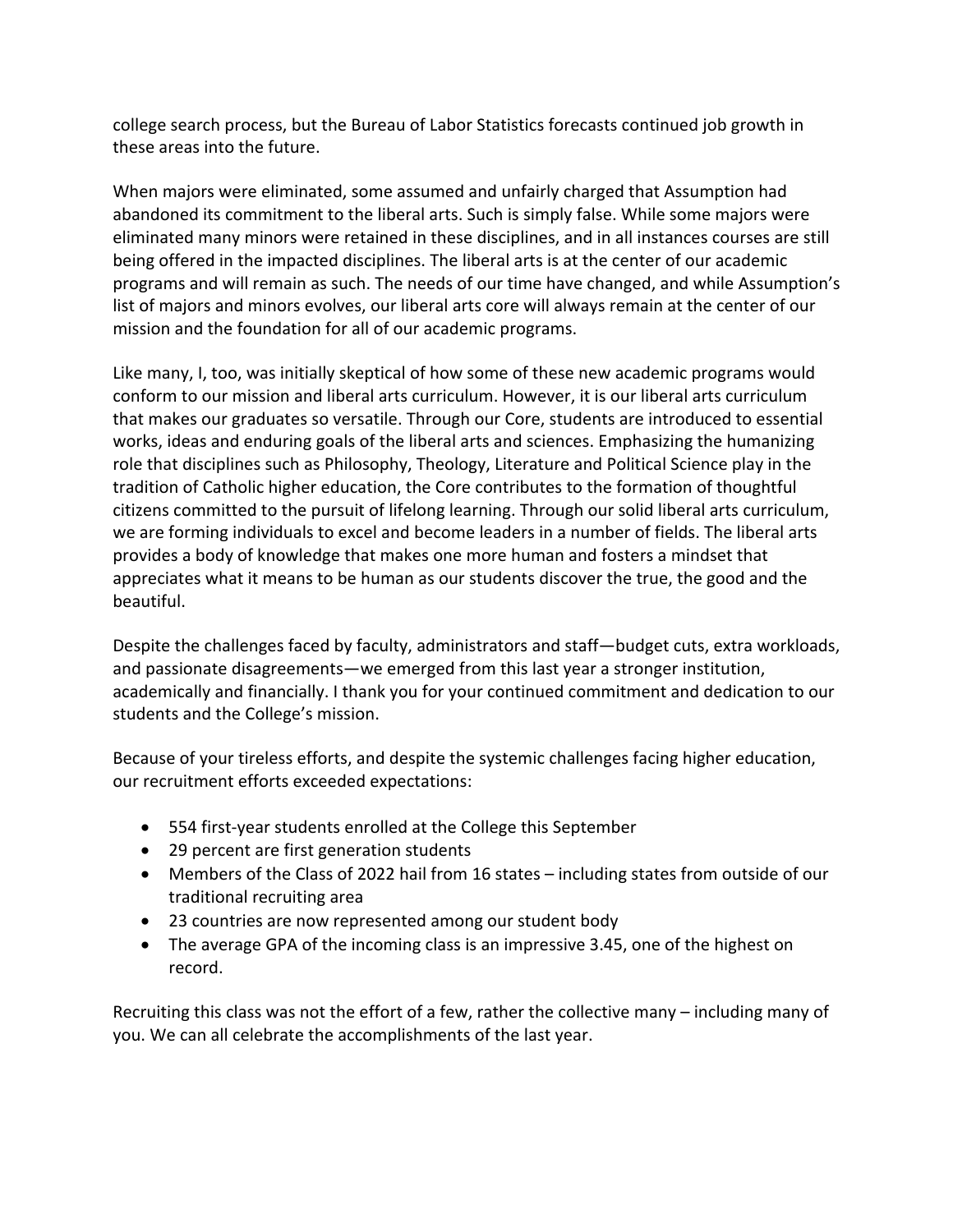These new students arrived at Assumption with interests that differ from incoming classes of 10 or even five years ago. The need to develop new academic programs that will sate their curiosity is critical to retention and attracting new students.

A Dean of Nursing, Caitlin Stover, Ph.D., has been hired to continue the development of the College's new Bachelor of Science in Nursing Program that will begin next fall. Upon receipt of pre-requisite approval for the new program, the College immediately submitted an application for initial approval status. Once approved, the College may accept students for the BSN Program. Planning is underway for the construction of a new academic building that will provide the learning environment necessary for both nursing and Physician Assistant Studies, which is being developed under the leadership of Dr. Michael Whitehead, our new Director of Physician Assistant Studies.

We also welcome Ray Albert, Ph.D., from the University of Maine system, the founding director of our Cybersecurity program, which welcomed students this fall. Through this program, Assumption students will engage in intense academic preparation to pursue a number of indemand careers in the private, nonprofit and government sectors. The next step for this program is achieving a Center of Academic Excellence credential offered by the National Security Administration.

A new major in Neuroscience – with cellular and psychology tracks - is now an option for Assumption students as well as a Center for Neuroscience thanks to the collaborative effort of faculty in the Natural Sciences and Psychology. The Center offers students new research internships, community outreach, lectures, career fairs and other co-curricular events.

Two weeks ago, reflecting the global presence of the Assumptionists, the College celebrated the opening of our Center for Global Studies where internationally focused academic and study abroad programs, international internships, and Catholic Relief Services collaborate to provide a comprehensive experience for students interested in global learning, in particular, the Global Studies major and minor. The new Center will encourage students to develop a deeper and more meaningful appreciation of the world and its history, diverse cultures and customs, geography and economics.

Learning at Assumption is not limited to the traditional fall and spring semesters.

Thanks to many faculty who continued teaching into the summer months, the College's summer semester program, which is now offered almost exclusively on-line, experienced additional growth: 233 undergraduates enrolled in 38 courses. The 351 total enrollments is a 25 percent increase over summer 2017, generating revenue in excess of \$300,000.

A new Mentor Collective Program was instituted this summer in which 388 Assumption students served as peer mentors for first-year students. Peer mentors were paired with their mentees during orientation where they answered questions and provided support to the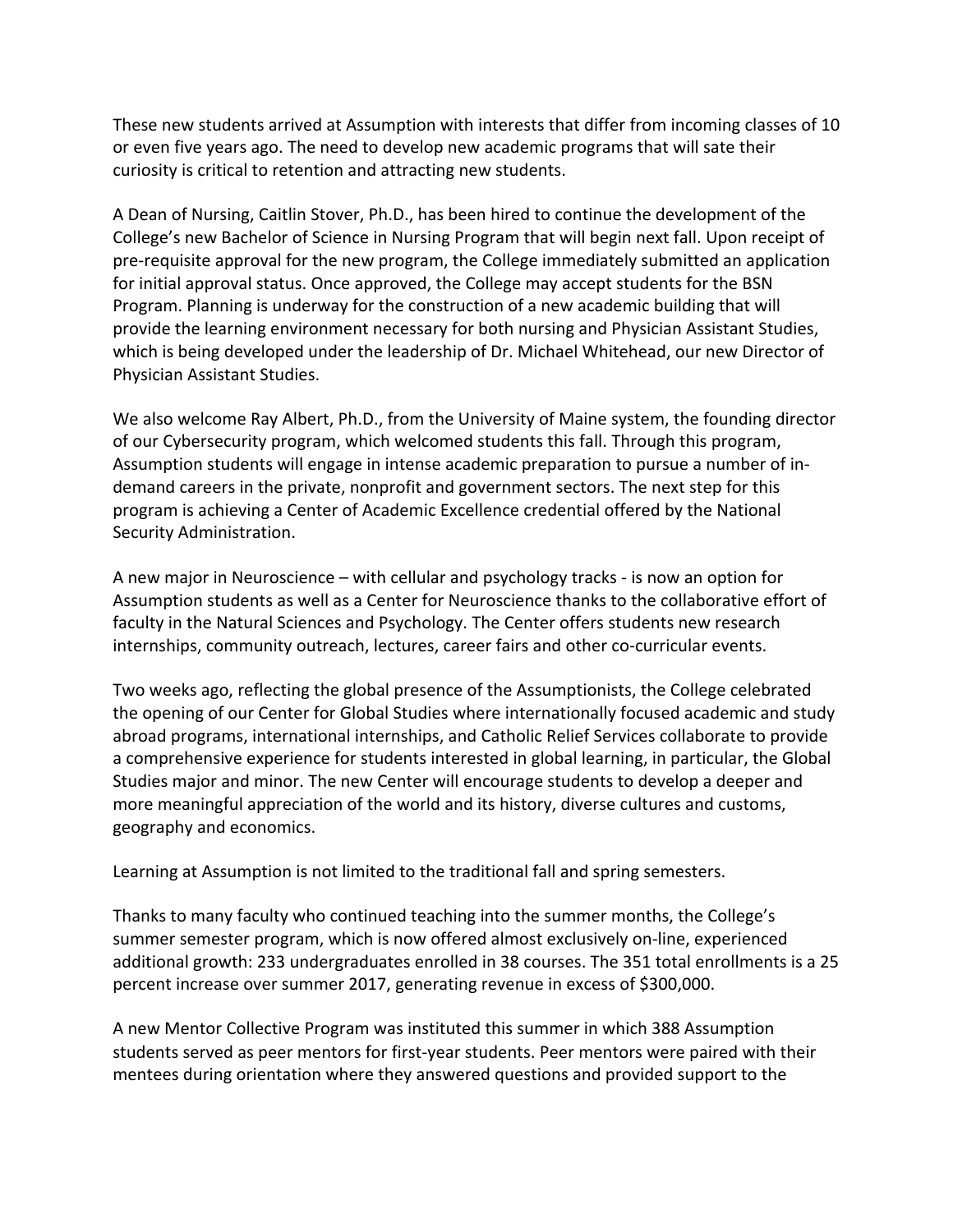incoming class. In only its first year, more than 1,200 conversations have been reported by the 510 mentor- mentee pairs.

And finally, the Career Development and Internship Center continues to marshal the resources of the institution, our alumni, and local employers by connecting students and graduates to internships and jobs. According to a recent survey, the Center found that:

- 94 percent of the Class of 2017 were employed, pursuing additional education, or engaged in community service within six months of graduation.
- 84 percent of the Class of 2018 participated in undergraduate research, internships, service learning, and/or student teaching opportunities.

Thanks to our exemplary faculty and staff, Assumption students are well-prepared to enter the workforce or pursue additional study upon completion of their undergraduate degrees.

In the workforce, our alumni have become leaders in their chosen field; leaders who continue their affinity for their alma mater and demonstrate such with their generosity.

The Light the Way Capital Campaign for Assumption College has raised a total of over \$30.1 million, 86 percent of the campaign goal of \$35 million in just two and a half years. Besides raising funds for our premier academic facility, the Tsotsis Family Academic Center, funds have been raised for the endowment (in particular student financial aid, faculty scholarship and research and Campus Ministry). Now our focus is on improvements to our athletic facilities.

In addition, the Assumption Fund reported a 28 percent increase in giving over last year for a total of \$1.5 million, and a new record for highest amount ever raised in one year for the Assumption Fund. Of that total,  $$891,000$  is unrestricted  $-$  a 56 percent increase. Because of our efforts in this area, Assumption College has been recognized with a 2018 CASE Educational Fundraising Award, an honor given each year to superior fundraising programs at educational institutions across the country. We were among a group of 90 colleges, universities, and independent schools receiving this year's award. Assumption College was selected to receive the award based on the judges' analysis of three years of fundraising data submitted to the annual Voluntary Support of Education Survey. We were one of only six institutions to receive this recognition in our category of institutions with endowments of approximately \$100 million or less. 

Last year at this time, we were seeking \$3 million in cuts to ensure a balanced budget. Thanks to your careful and responsible stewardship of the resources entrusted to us by the trustees, students, their parents, and alumni, not only did we achieve that balanced budget, but realized a surplus that exceeded \$400,000. As I stated earlier this year to the Finance Committee and Trustees, I insisted that any surplus be earmarked for raises.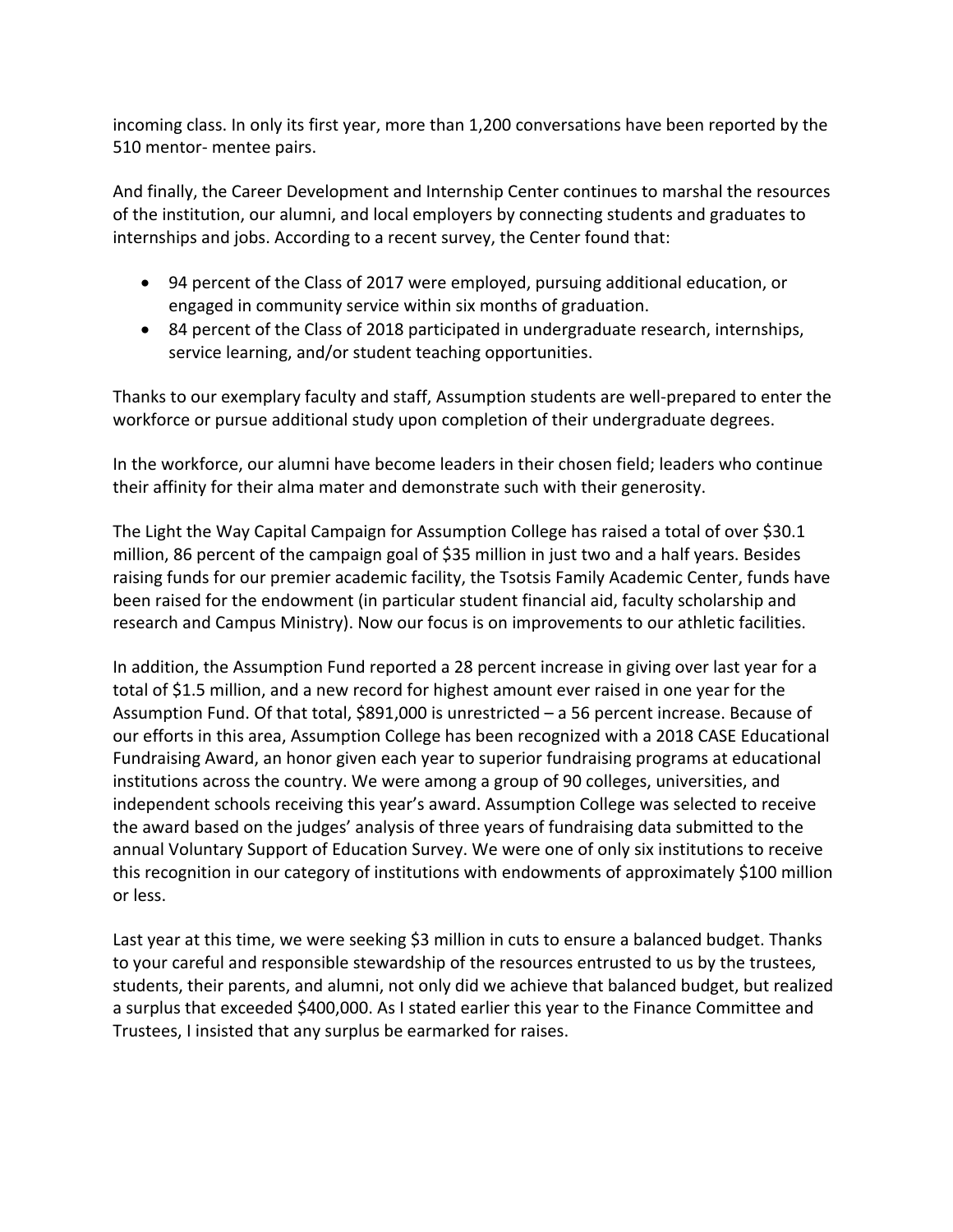I am pleased that this year, not only were eligible employees awarded raises, but also bonuses. Thank you for your tireless efforts to curb spending while maintaining exceptional programs and services for our students.

Our endowment remains strong at \$108 million and despite the challenging outlook for the higher education industry, the College maintained its A- Standard and Poor's rating.

Responsible stewardship of the financial resources entrusted to the College not only enabled the institution to provide raises and bonuses, but also to enhance facilities for our students.

Some of the noteworthy enhancements include the development of a new, spacious lounge in Alumni Hall and the modernization of showers in residence halls. I am also proud of the work underway in the IT Building to convert two adjoining spaces into a Veterans Lounge, one of many steps the College is taking to develop services and programs to active-duty military and veterans, a population that deserves our support as we focus on becoming a Veterans-friendly institution. 

Knowing that satisfaction is key to student recruitment and retention, the College introduced new - or expanded existing - services for students in the last year.

Perhaps the most popular was the Uber for Business subsidized rides program. This innovative thinking resulted in Assumption becoming one of the first colleges in New England to provide such a service.

The Cross Cultural Center continues to provide our ALANA students with engaging programs, which are now led by a coordinator who also serves as a mentor, connecting students of color with on campus resources. A graduate assistant assists the coordinator making the Assumption experience an inclusive one backed by a community of caring individuals, as we explore a permanent leadership model for this important Office on campus.

In recent weeks, the College has been recognized by many organizations for its effectiveness and excellence in academics, including *U.S. News & World Report, The Princeton Review, the Wall Street Journal*, and *Forbes*. External organizations have also recognized specific programs at the College.

The SOPHIA Program was recognized with a Best Practices in Mission Integration Award by the Association of Student Affairs at Catholic Colleges and Universities. The award recognizes those institutions whose programs have a positive impact on student learning; successfully address student and/or campus needs; are original and creative; possess a foundation in Catholic identity; and make practical use of research or assessment.

The Campus Labs Assessment and Research Organization recognized the College with a "trailblazer award" for our commitment to innovation in the practice of assessment.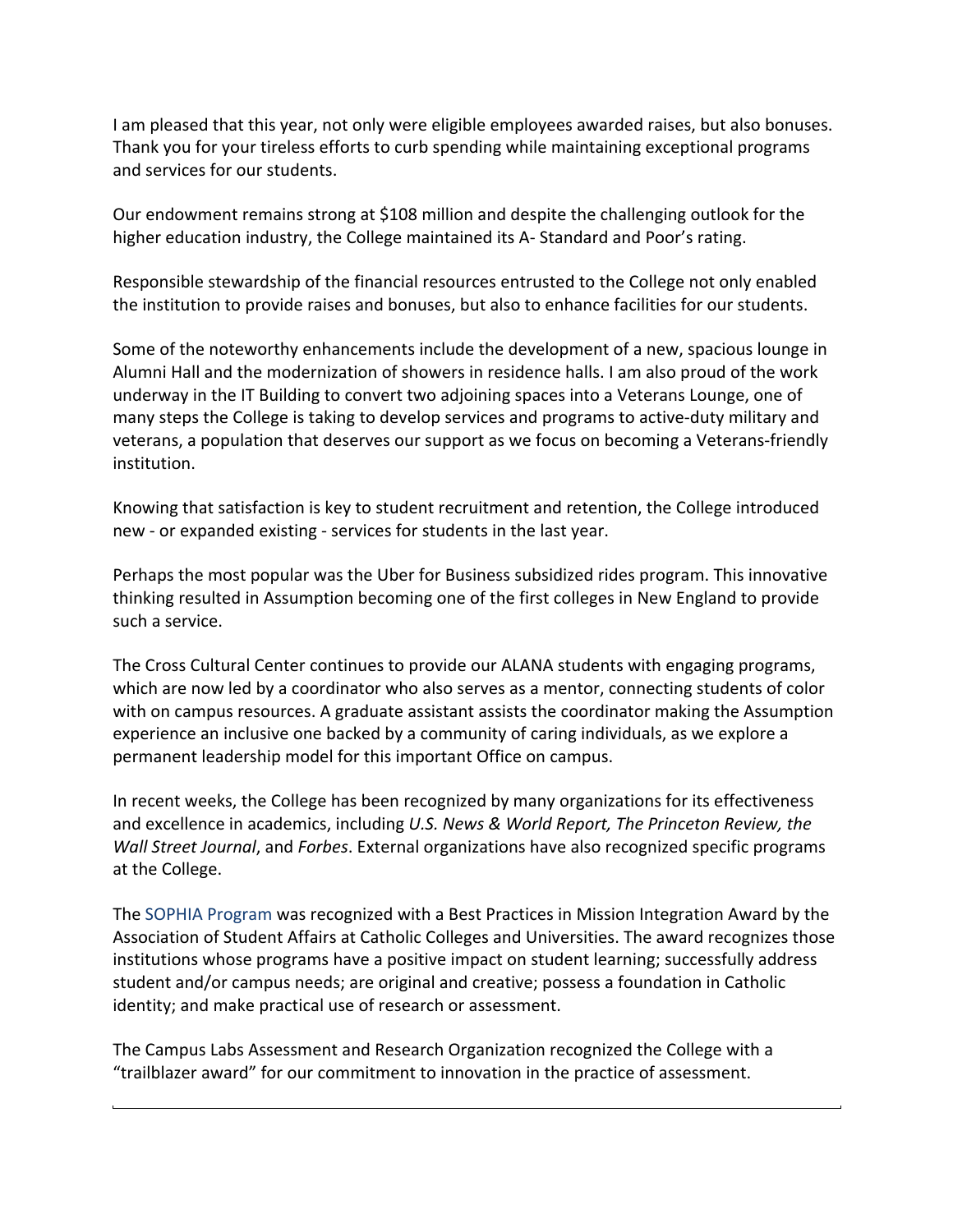In the classroom and in competition, our student-athletes continue to impress throughout the region. 

This past year Assumption finished 14th among all Division II schools by posting an Academic Success Rate of 93 percent, marking the seventh straight year our student-athletes finished in the top-15 nationally. Our student-athletes posted a cumulative GPA of 3.11, a school record.

Last year the College's 24 athletic teams completed over 3,700 hours of community service. Numerous programs partnered with Team IMPACT to draft local children with serious illnesses to become a part of their program, while men's ice hockey also raised over \$4,000 for the Lt. Scott Milley Fund with its Military Appreciation Game and women's swimming also raised more than \$4,000 with its Swim Across America fundraiser.

I would be remiss if I did not mention the success of last year's football team that competed in the NCAA Division II Quarterfinals for the first time in program history finishing the season ranked 9<sup>th</sup> in the nation. One player on the team, Cole Tracy, through his early success at Louisiana State University, has generated national attention for the College.

At the core of our mission and this institution is the faith, wisdom, and guidance provided by the Augustinians of the Assumption.

With a focus on the theme of immigration, the Office of Mission celebrated "Founders Week" a recognition of the Augustinians of the Assumption who founded and continue to sponsor the College. Founders Week was an opportunity for community-wide reflection on the impact of the Assumptionists here in Worcester and abroad as well as personal reflection on the issue of immigration. 

In closing, to once again quote Abraham Lincoln, "We shall not fail -- if we stand firm, we shall not fail."

The past year is one that concluded with a number of successes, however, complacency is not an option. We must continue to reimagine the College and to innovate since our peers are not standing still. The restructuring process underway is at the heart of this re-imagination.

We are cognizant that colleges and universities across the country will continue to struggle with declining demographics for a number of years, therefore, it is incumbent upon all of us to share with prospective students and their families the value of an Assumption education  $-$  an education built atop a formidable liberal arts foundation.

While we should be proud of and celebrate the enrollment of the new students this fall, we must maintain or increase this number next year and in years to come. I am confident that if we continue to cast aside our differences and work together for the benefit of the institution and our students, Assumption College will endure the marketplace challenges and continue to